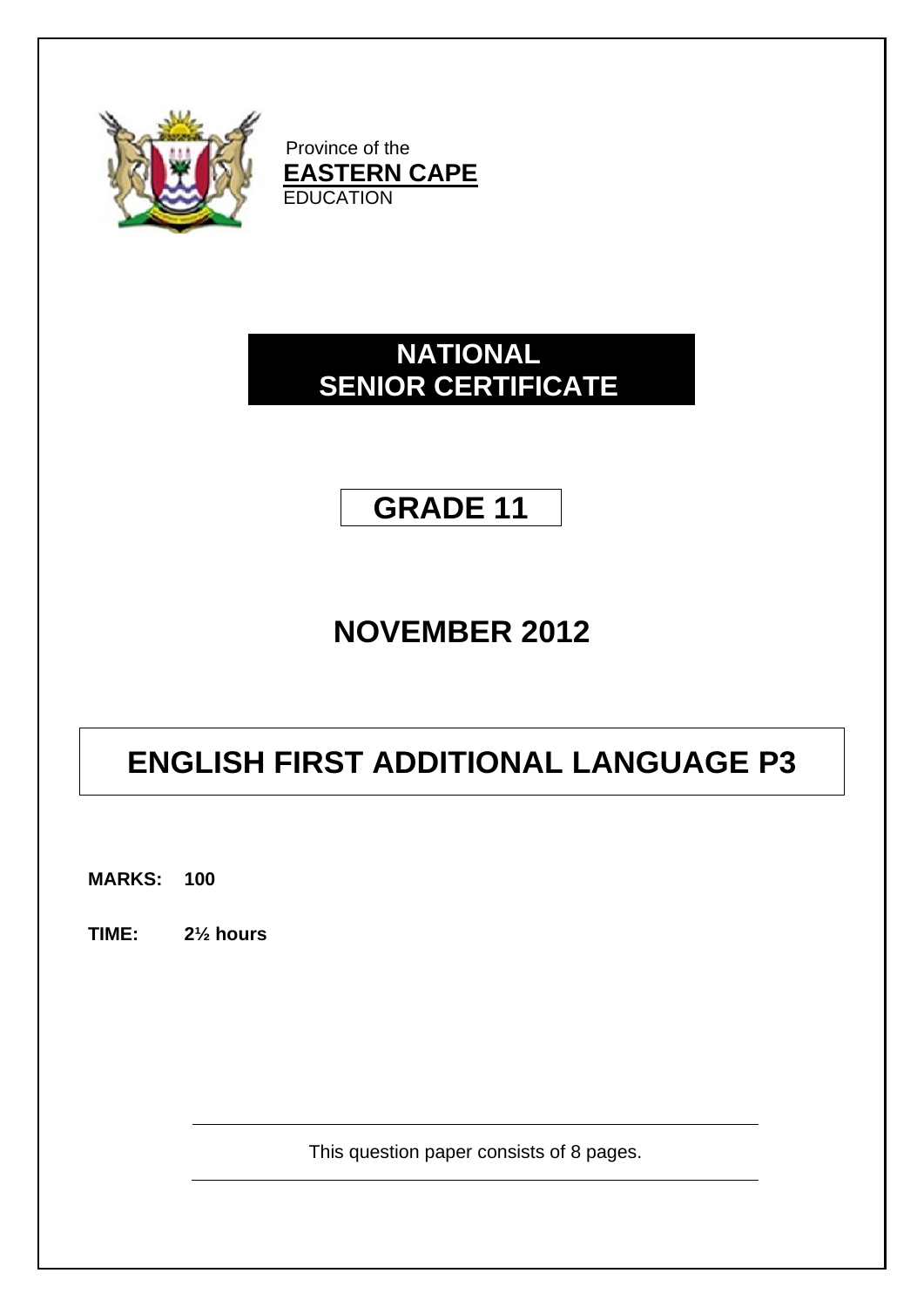### **INSTRUCTIONS AND INFORMATION**

1. This question paper has THREE sections.

| <b>SECTION A: ESSAY</b>                               | (50) |
|-------------------------------------------------------|------|
| SECTION B: LONGER TRANSACTIONAL TEXTS                 | (30) |
| SECTION C: SHORTER TEXTS (Transactional, Referential, |      |
| Informational)                                        | (20) |

- 2. Answer ONE question from EACH section.
- 3. Write in the language in which you are being assessed.
- 4. Start EACH section on a NEW page.
- 5. You must plan (such as key words/mind maps/diagrams/flow charts), edit and proofread your work. Indicate the planning clearly BEFORE the answer.
- 6. Your planning must be clearly indicated as such. It is advisable to draw a line across all planning.
- 7. Spend approximately 80 minutes on SECTION A, 40 minutes on SECTION B and 30 minutes on SECTION C.
- 8. Number each response as the topics are numbered in this question paper.
- 9. Write down the title/heading of each response. Give a suitable title/ heading if one has not been provided.

NOTE: The title must NOT be considered when doing a word count.

10. Write neatly and legibly.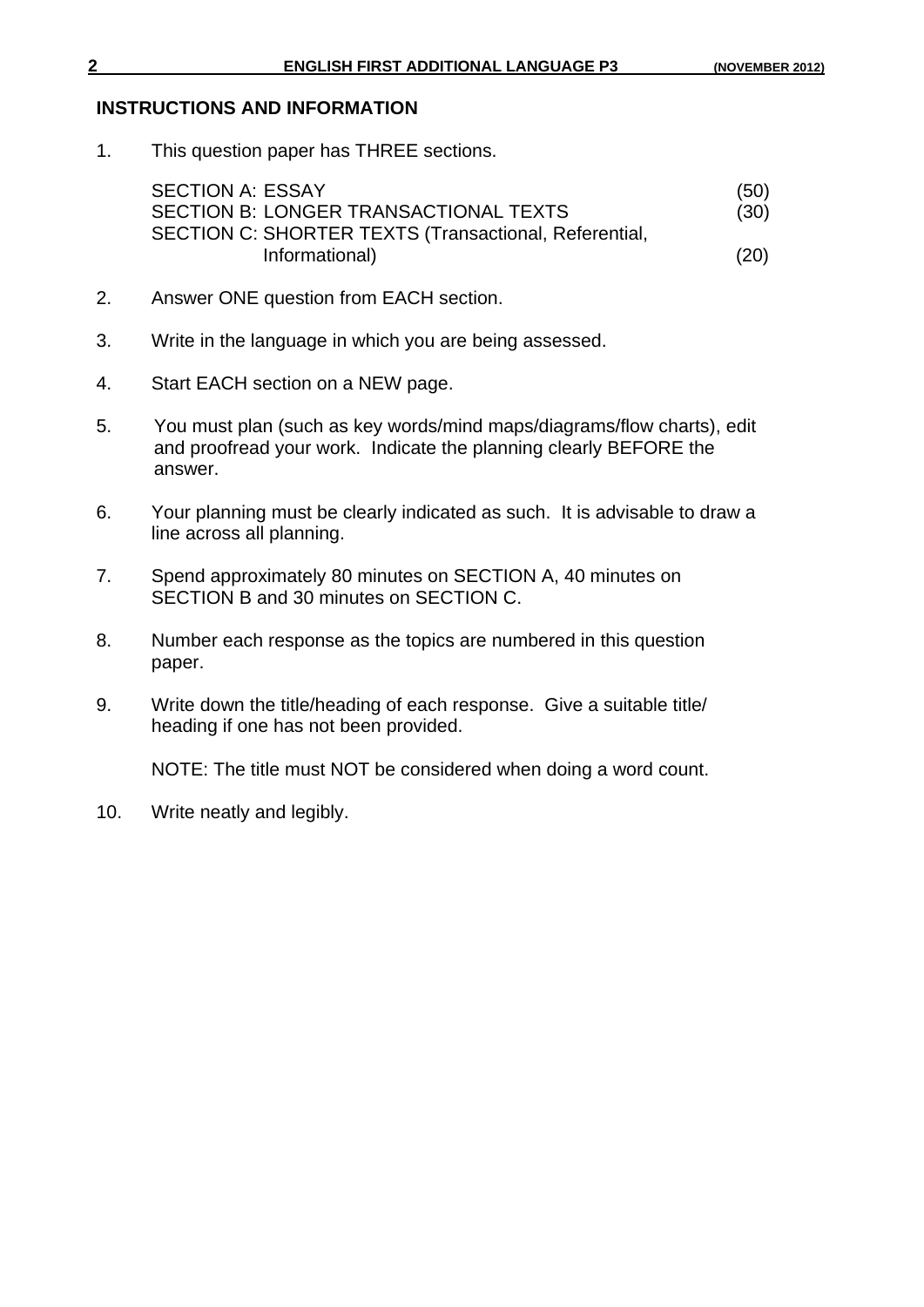|           | (NOVEMBER 2012)   | <b>ENGLISH FIRST ADDITIONAL LANGUAGE P3</b>                                                                                                                                                    | $\overline{3}$ |  |
|-----------|-------------------|------------------------------------------------------------------------------------------------------------------------------------------------------------------------------------------------|----------------|--|
|           |                   | <b>SECTION A: ESSAY</b>                                                                                                                                                                        |                |  |
|           | <b>QUESTION 1</b> |                                                                                                                                                                                                |                |  |
|           |                   | Write an essay of between 250 and 300 words in length (1 to $1\frac{1}{2}$ pages) on<br>ONE of the following topics.                                                                           |                |  |
|           | example,          | Write down the NUMBER and TITLE of your essay correctly, for                                                                                                                                   |                |  |
|           | 1.1               | IT WAS A TRULY DESERVED AWARD.                                                                                                                                                                 |                |  |
|           |                   | Give your OWN title if your choice is either QUESTION 1.7.1 OR<br>QUESTION 1.7.2.                                                                                                              |                |  |
|           |                   | You are advised to spend approximately 80 minutes on this section.                                                                                                                             |                |  |
| 1.1       |                   | It was a truly deserved award.                                                                                                                                                                 | [50]           |  |
|           |                   | <b>OR</b>                                                                                                                                                                                      |                |  |
| 1.2       |                   | 'I will never do such a thing again.'<br>NOTE: The words given in the topic MUST be included somewhere in the<br>essay.                                                                        | $[50]$         |  |
|           |                   | <b>OR</b>                                                                                                                                                                                      |                |  |
| 1.3       |                   | Climate change is a world-wide problem we can solve. Do you agree?                                                                                                                             | [50]           |  |
|           |                   | <b>OR</b>                                                                                                                                                                                      |                |  |
| 1.4       |                   | A life of poverty and desperation.                                                                                                                                                             | [50]           |  |
|           |                   | <b>OR</b>                                                                                                                                                                                      |                |  |
| 1.5       |                   | Earlier this year government announced its intention to pass legislation to<br>prevent parents/guardians from using corporal punishment (spanking) as<br>a means to discipline their children. |                |  |
|           |                   | Discuss your views.                                                                                                                                                                            | [50]           |  |
| <b>OR</b> |                   |                                                                                                                                                                                                |                |  |
| 1.6       |                   | It proved to be a broken dream.                                                                                                                                                                | $[50]$         |  |
|           |                   | <b>OR</b>                                                                                                                                                                                      |                |  |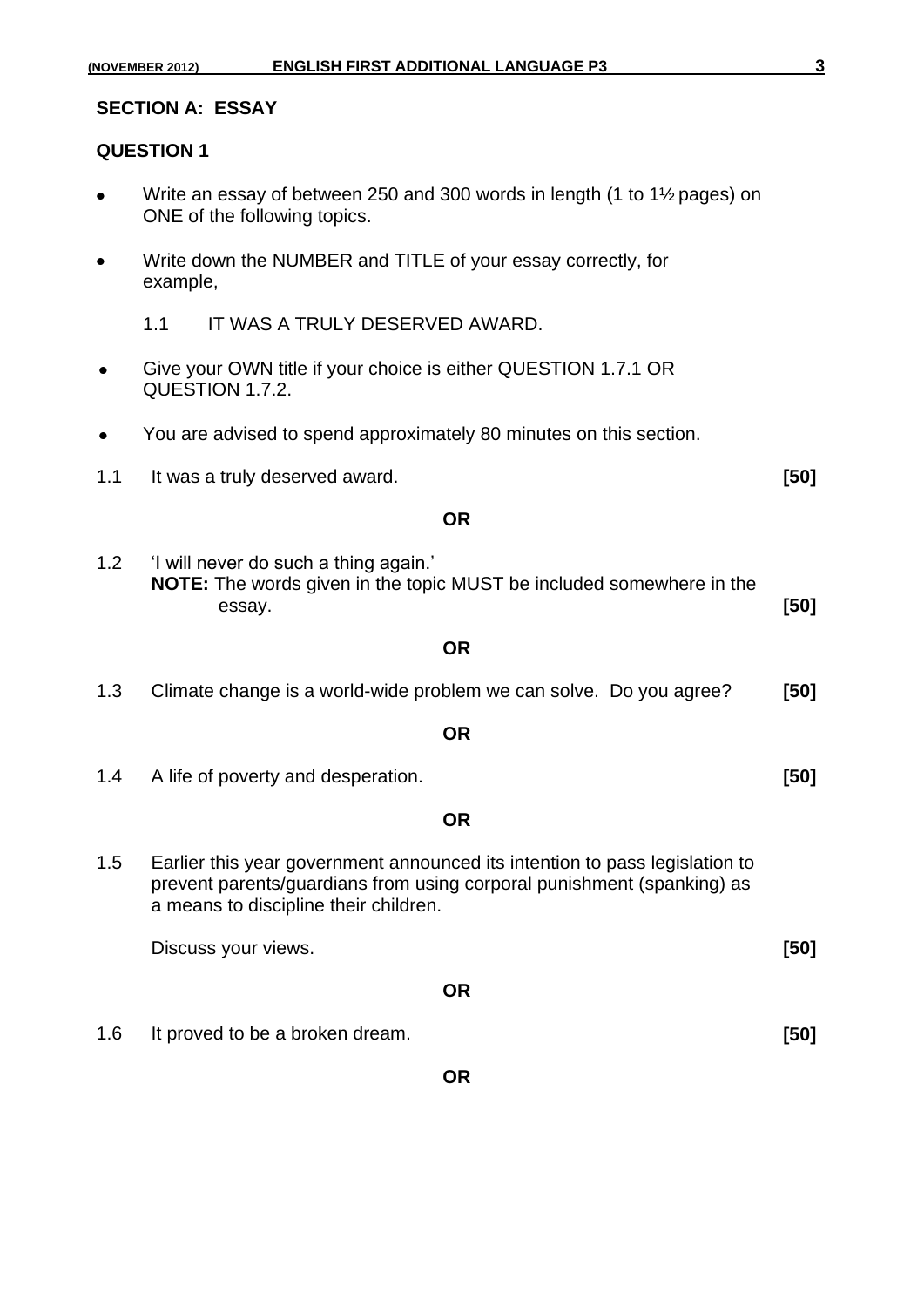- 1.7 Choose ONE of the following pictures and write an essay on a topic that comes to mind. Write the question number (1.7.1. OR and give your essay a suitable title/heading.
	- 1.7.1 [Source: **[www.thepassionconsultant.com](http://www.thepassionconsultant.com/)**] **[50]**
	- **NOTE**: There must be a clear link between your essay and the picture you have chosen.

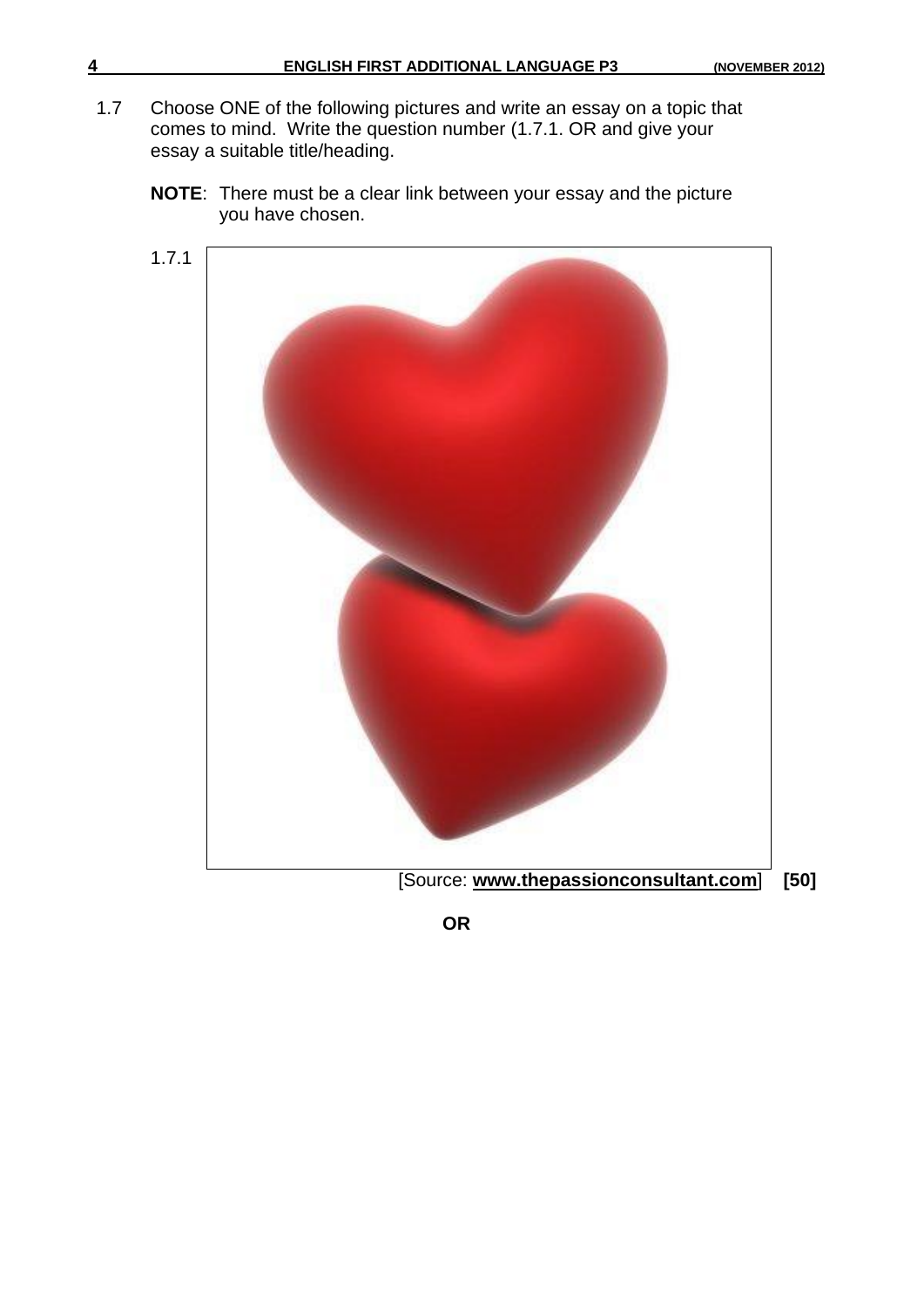



- [Source: **[www.wallpapers99.com\]](http://www.wallpapers99.com/) [50]**
	- **TOTAL SECTION A: 50**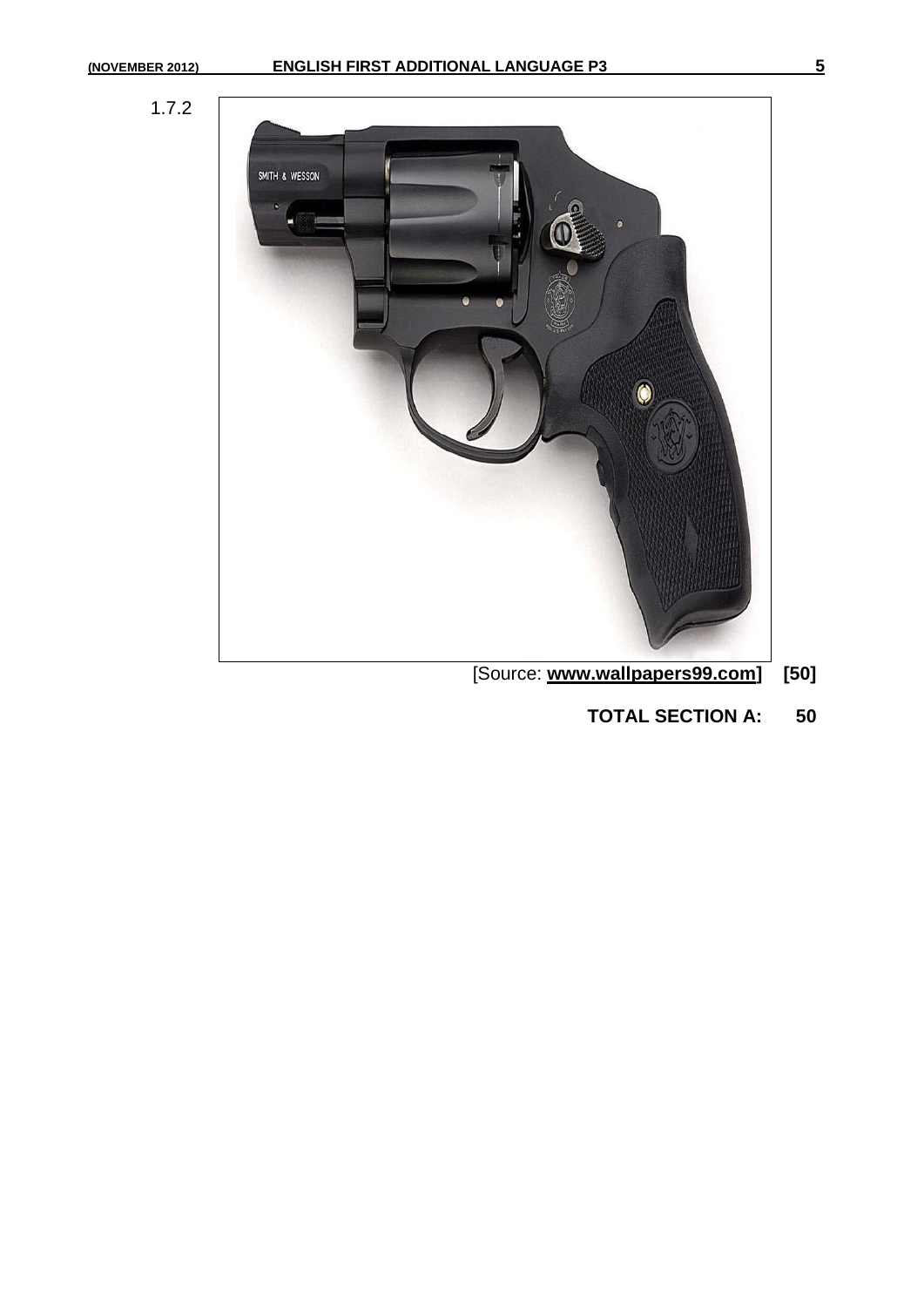### **SECTION B: LONGER TRANSACTIONAL TEXT**

### **QUESTION 2**

- o Choose ONE of the following transactional writing tasks.
- o The entire body of your response should be between 120 to 150 words in length (about 12 to 15 lines).
- o Write down the number and the title of the text you have chosen, for example, 2.1 SPEECH.
- o Pay careful attention to the following:
	- o Format
	- o Language
	- o Register
	- o Audience
- o Spend approximately 40 minutes on this section.

### 2.1 **SPEECH**

You have been selected to give a motivational speech to your peers at another school regarding dreams and ambitions and how to go about trying to achieve them.

Write out your motivational speech. **[30]**

### **OR**

### 2.2 **DIALOGUE**

The RCL (Representative Council of Learners) of which you are a member, has decided to request the owner of a local bookshop for a donation of a weekly national newspaper in order to help learners improve their language skills and create an awareness of national and world events.

You have been given the task of putting this request to the owner of the bookshop. Write out the conversation between yourself and the bookshop owner.

Use the dialogue format. **[30]**

**OR**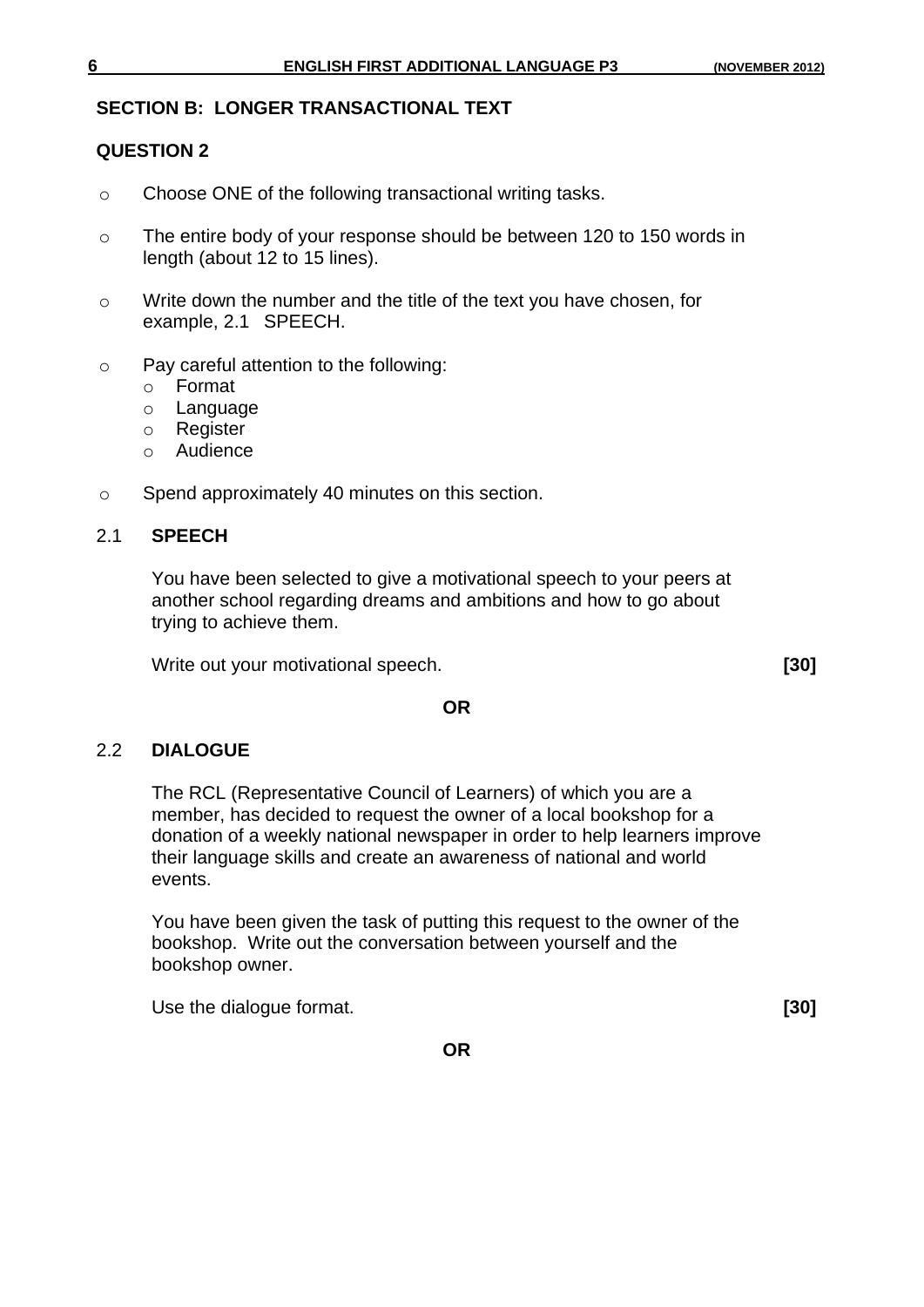### 2.3 **AGENDA AND MINUTES OF MEETING**

A week ago your school's RCL (Representative Council of learners) had a meeting to discuss the problems posed by social networking sites (such as *twitter, MXit, Facebook,* etc.) to learning and how to solve them.

Write out the agenda and minutes of the meeting. **[30]**

**OR**

### 2.4 **LETTER TO THE PRESS**

The lack of service delivery by your local municipality has also affected the normal functioning of schools in your area.

Write a letter to the press in which you point out specific problems caused by lack of service delivery with regard to the schools and show how this affects education negatively. **[30]**

**TOTAL SECTION B: 30**